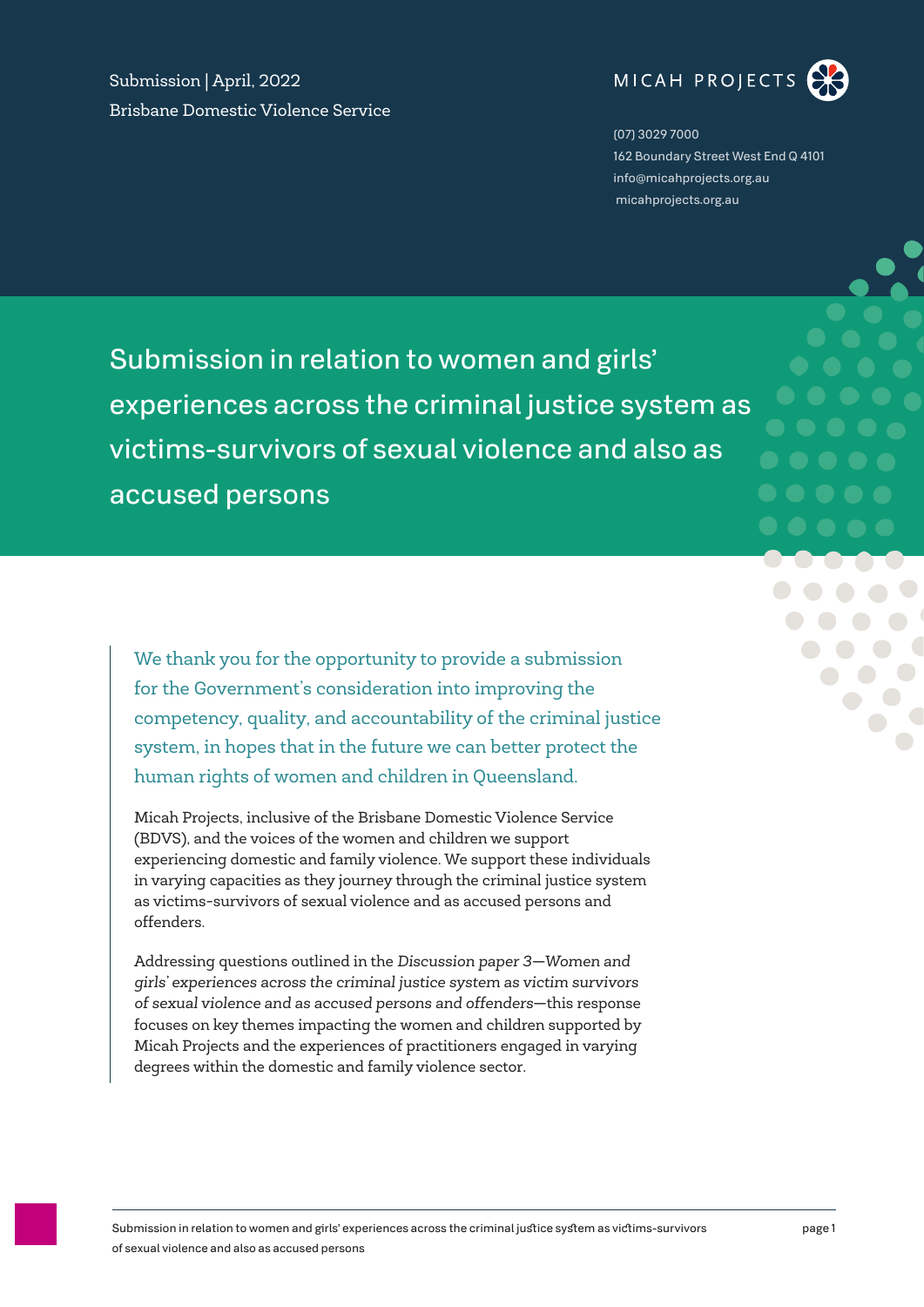# Key Themes

**Overrepresentation of Aboriginal and Torres Strait Islander women and girls in the criminal justice system as both victims and offenders. Cultural Awareness: First Nations peoples and Cultural and Linguistically Diverse**

The overrepresentation of Indigenous peoples in Australia's criminal justice system is clearly evident with Indigenous people accounting for more than 27% of the total adult Australian prison population, while only accounting for 2% of the Australian population (ABS, 2017). Fitgerald, Douglas & Heybroek (2021) state that First Nations women and girls are vastly overrepresented in Domestic Violence Orders (DVO) as both aggrieved victims and as respondents; and as individuals charged and sentenced with breaches of those orders.

Further to this point, research by Jeffries & Bond (2015) found that non-Indigenous offenders were at significantly lower risk of imprisonment for domestic violence offences. These findings were supported by Fitzgerald et al. (2021) within the Queensland court context which states:

"Indigenous defendants found guilty in DVO breach cases are more likely to receive harsher penalties than their non-Indigenous counterparts. Thus, irrespective of gender, age, breach history, and court location, Indigenous defendants had higher chances than their non-Indigenous counterparts of receiving prison or probation sentences than fines but were less likely to receive good behaviour orders than fines".

In our daily work, we observe stark differences

in how women from First Nations backgrounds will be treated in their engagements with the justice system, particularly by Queensland Police Service, compared to non-Indigenous women.

We are aware from observations in our practice and from participants' feedback, that First Nations women experience:

- » significantly higher levels of discrimination,
- » higher levels of police assessing as "mutual violence" without taking the time to accurately assess "the person most in need of protection".

In these instances, we have been told by women accessing our services that police are less likely to assess for coercive control or patterns of violence present in the relationship. In these circumstances, we see considerably more First Nations women named as respondents in policeapplied Domestic and Family Violence Protection Orders, and as requiring more systemic advocacy to have these orders re-examined.

Similarly, women from culturally and linguistically diverse communities experience frequent barriers to accessing service supports and engaging with the criminal justice system for protection.

There are estimates that 33% of women from migrant and refugee communities in Australia have experienced some form of domestic and family violence (Segrave, Wickes & Keel 2021), however barriers including (but not limited to) inconsistent provision of interpreter supports by agencies, fear of penalization (including fear of deportation) due to unstable visa status, and financial and social dependency on partners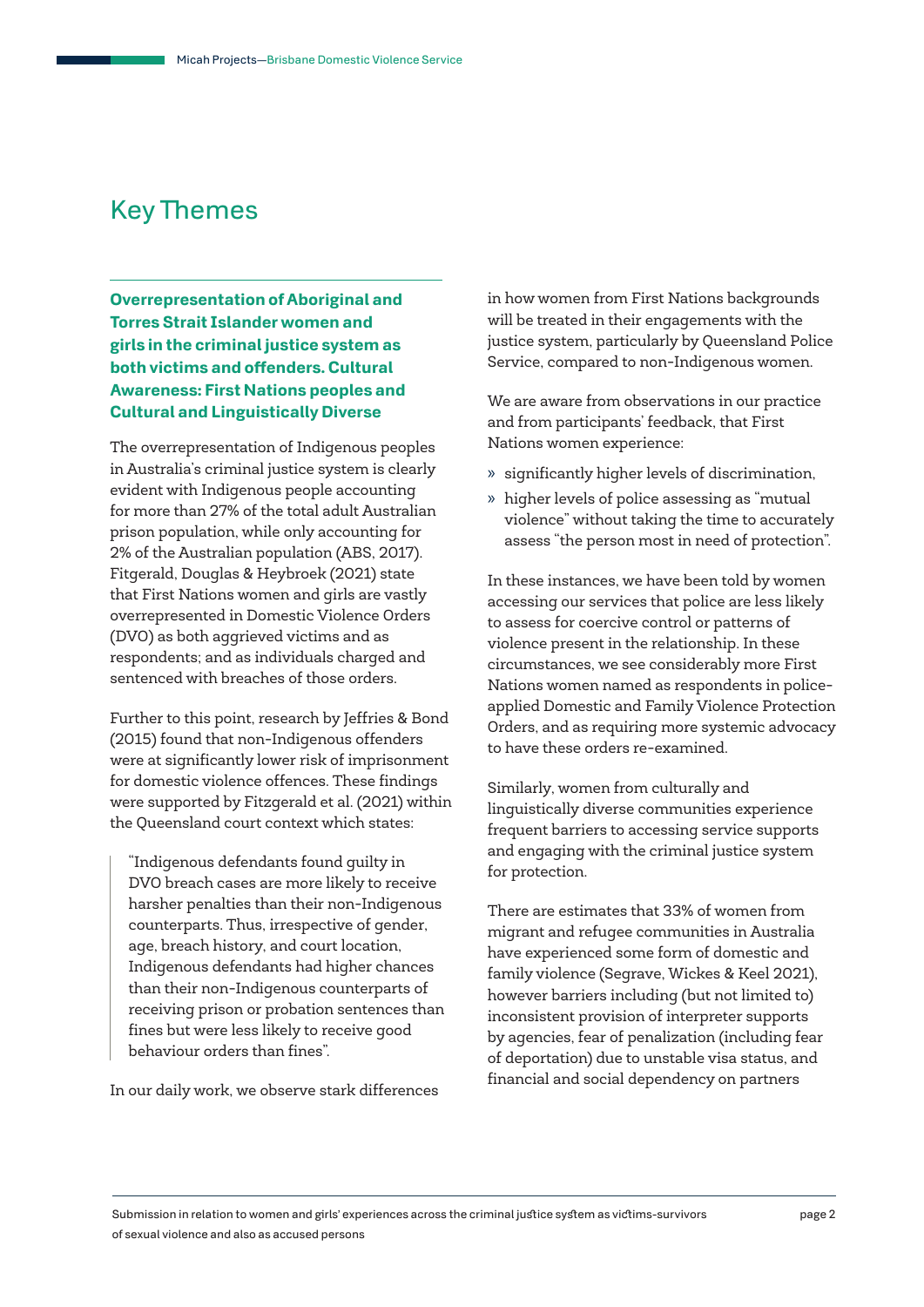can create significant implications for women accessing protection.

When engaging with police and judicial systems, women have reported additional barriers including lack of education and lack of support provisions to compile required evidence and documents for court proceedings and re-traumatization through extended court processes when interpreters are not utilised appropriately (or in some cases, at all).

**We recommend** all agencies providing services within the criminal justice and judicial systems routinely engage in cultural competency education and training, as well as enhance partnerships with community partners to ensure safety and cultural awareness is prioritised in responses.

#### **Recognising and responding to trauma**

Most women who are involved in the criminal justice system have experienced significant trauma and abuse that impacts on how they navigate their lives, and this must be considered in justice proceedings. Their experience as criminalised women needs to be considered in context and in consideration of their experience as victim-survivors. As a result of their trauma experiences and the way they interact with the world around them, which may include heightened emotional responses, women are often mis-identified as perpetrators in DFV relationships.

It is important for women and girls to have access to high quality, trauma-informed legal advice and representation, who can effectively understand their lived experiences of violence.

For trauma impacts to be recognised and effectively mitigated, training and education on trauma informed practice needs to be provided at all levels across the criminal justice system.

There are significant inconsistences in the level of training and education delivered and received throughout the criminal justice system, which creates difficulties in minimising levels of retraumatisation throughout the process, and appropriate placement of advocacy supports. It is a frequent occurrence for women to report re-traumatisation through repeated instances of telling their story, experiences of confusion and distress at receiving conflicting directions at different levels of the system, and regular incidents of victim-blaming.

First responses from agencies connected with the criminal justice system, particularly the Queensland Police Service, are crucial for ensuring trust of victims navigating the criminal justice system. Prior to engaging with these systems, community responses, are the first opportunity for stigma and judgements to influence the narrative of criminal justice system responses to women and children. This is a crucial element that needs to be addressed to ensure women (particularly First Nations women and women from culturally and linguistically diverse backgrounds) feel safe to begin the process of disclosing and self-advocating for safety.

How violence is framed from community responses (including neighbours, communities as well as health and education services) will guide the systemic responses within the criminal justice systems. When these community attitudes are based on discriminatory judgements and assumptions, this has a direct connection to the level of risk being minimised by first responders.

We acknowledge that community attitudes are a long-term focus of domestic violence prevention and therefore **we recommend** more training and education for agencies and individuals working with these initial community responses.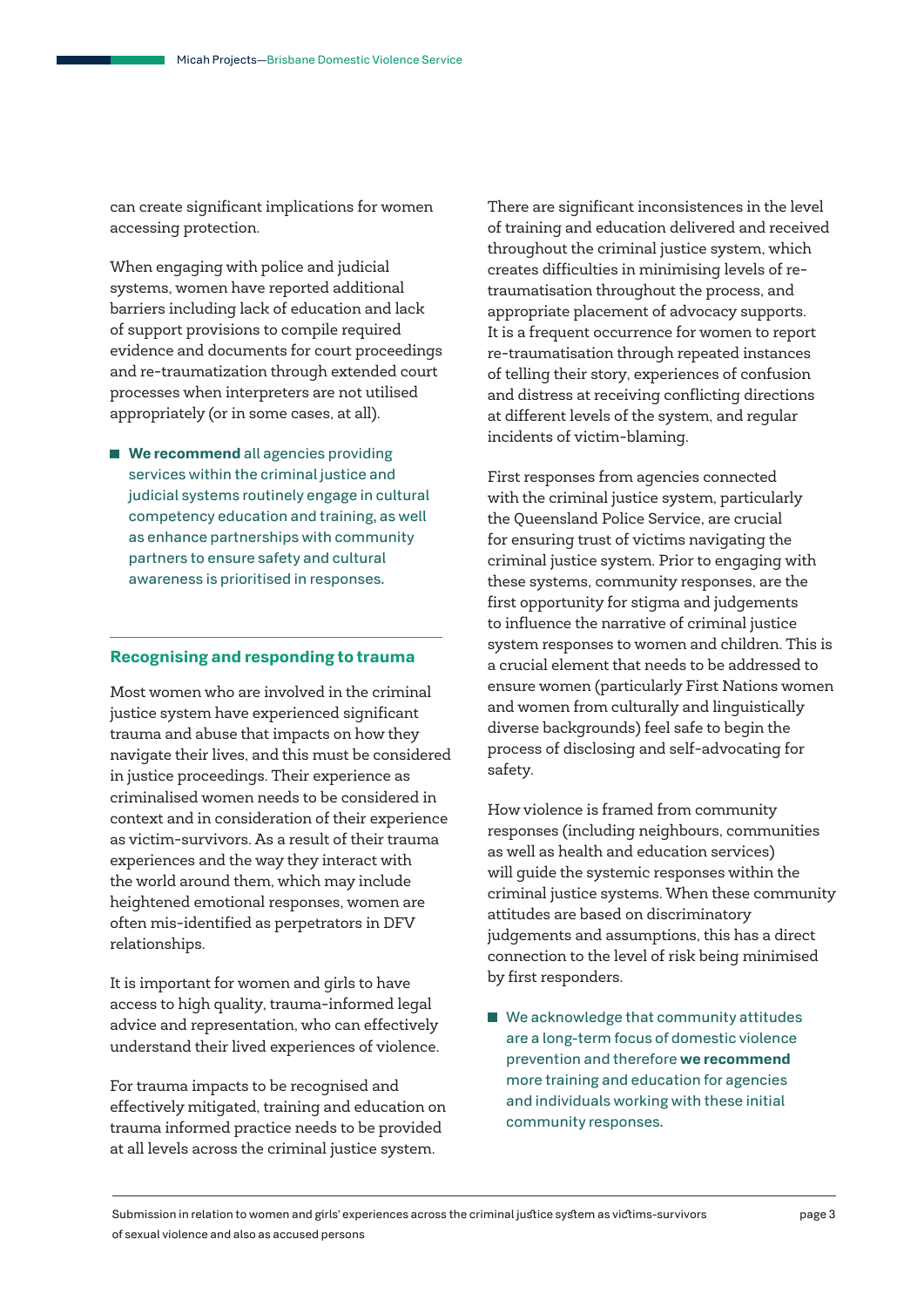### **Opportunities for Change at different levels of the Criminal Justice System**

#### **Police & Watchhouse staff**

A key concern that is shared by participants in our service is the minimising of women and children's voices by officers suggesting that by following through with a complaint regarding sexual violence such as rape or sexual assault, will lead to the accused person being in their life throughout the criminalisation process. The result of this narrative promotes hesitancy to report crimes of sexual violence and distrust of the criminal justice system.

■ We recommend the Queensland Government provide more trauma-informed and domestic and family violence informed training to ensure that first responses for women and children who are engaging with the criminal justice system are listened to, heard, and feel safe. The training package that would benefit most would be the *Safe and Together* model training for a quota of officers in each station.

#### **Lawyers**

The accessibility of trauma-informed and domestic and family violence aware legal advice and representation is currently heavily dependent on availability of community based and government-funded resources, in which demand often exceeds availability. Where private legal representation is required (either through self-funding or through Legal Aid grants), women frequently identify limited avenues for accountability where unsafe practice occurs, which can include feeling pressured to consent as respondents to Domestic & Family Violence Protection Orders applied for by perpetrators as a form of coercive control, feeling intimidated by solicitors acting for the other party, as well as feeling pressured to participate in mediation processes without appropriate protection

safeguards.

**We recommend** that accountability protocols are improved, including transparent provisions for complaints to ensure a high standard of practice is maintained and women are not placed further at risk when engaging in the criminal justice system. This would ideally include a requirement for legal practitioners to adhere to best practice standards when providing advice or representation in matters which involve domestic and family violence or sexual violence allegations within proceedings.

#### **Judicial Officers and courts staff**

A key concern is the lack of Domestic Violence informed policies and procedures within the courts that promote risk and prevent safe trauma-informed experiences for women and children. In some courts in Queensland women are only able to access the courthouse safe room by completing the safe access form prior to attending court. This creates barriers for marginalised women to accessing the safe room and actively increases risk for women engaging in the criminal justice system.

■ **We recommend** a review of all court policies and procedures to ensure that improvements can be made to support women's safety when engaging in the criminal justice system. Further, increased supports for women are recommended to ensure that marginalised groups have the same access to safety measures as others from privileged positions.

#### **Magistrates & Judicial Registrars**

Every year in Queensland, there are between 18,000 to 33,000 protection order applications heard within 20 Magistrate's Courts throughout the State (Queensland Courts 2022). Currently, significant disparities exist in the responses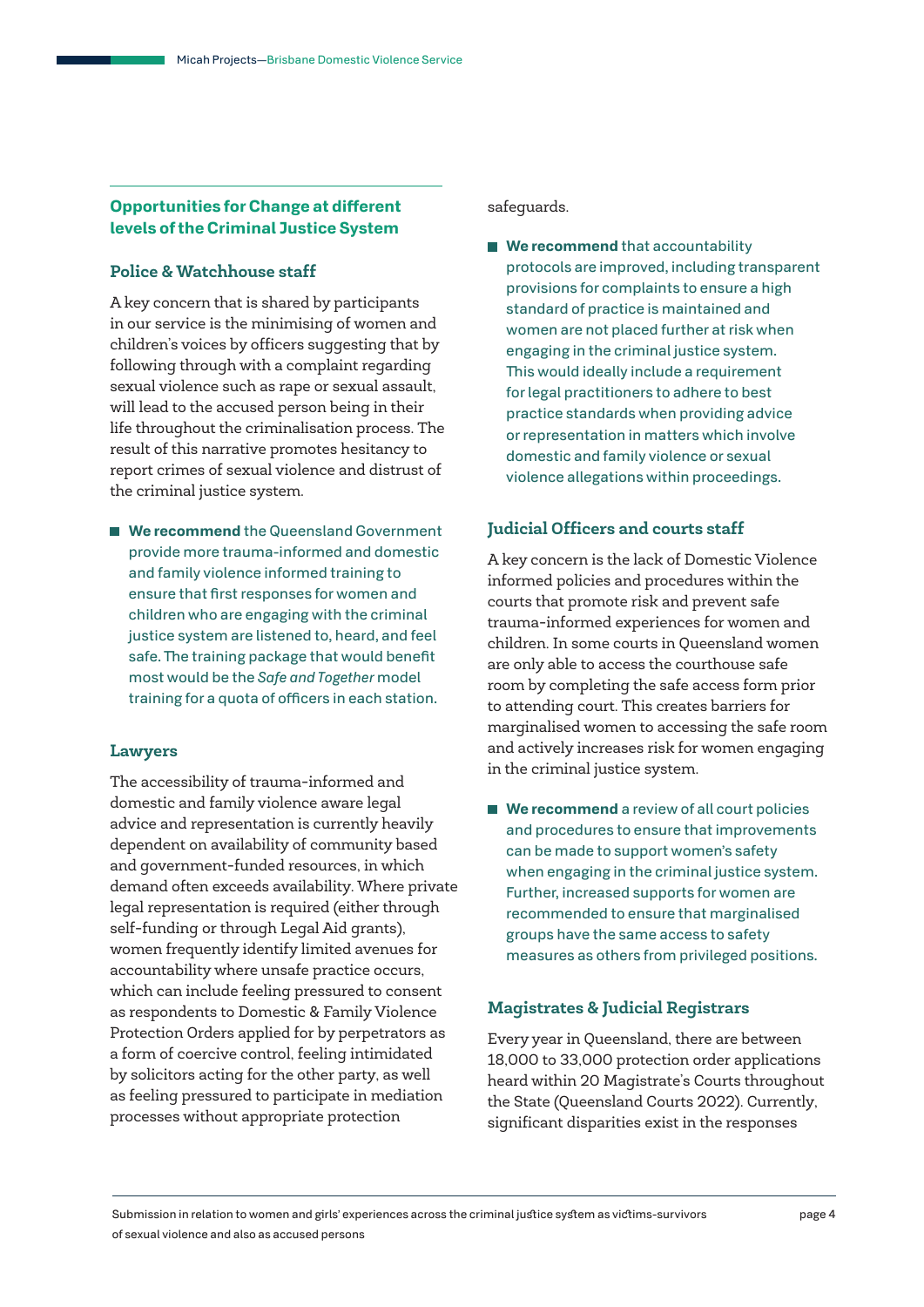and outcomes delivered by Magistrates and Judicial Officers in responding to domestic and family violence matters before the QLD courts. Despite the significant number of applications heard, women routinely report re-traumatisation through the court process.

The introduction of specialist Domestic and Family Violence Court's has made an improvement to the consistency and traumainformed responses received, however in Magistrate Courts where this model has not been implemented, consistency still appears to be the primary concern. Through engagement with the courts, and women who utilise this system, we have identified concerns including safety considerations not always being considered when deciding on Temporary Protection Orders, the 'person most in need of protection' routinely being mis-identified, breaches of protection orders being minimised, and participants feeling pressured to proceed for mention prior to receiving legal advice through duty lawyer mechanisms.

While there have been significant advances in education and development opportunities for the judiciary, it is recommended that regular education is provided as a mandatory standard. Without clear education and accountability mechanisms within the Judiciary, there will continue to be gaps in how women are engaged and supported in the criminal justice system, in consideration of the impacts of their trauma experience particularly.

■ We recommend... that participation in annual training and displayed competency in engaging with the Domestic and Family Violence Bench Book be met as a minimum standard, with accountability and transparency mechanisms improved to allow for a clear pathway to identifying and mitigating inconsistencies.

## **Barriers to women and girls accessing good quality legal advice, support and services**

The experience of economic abuse, which can include the withholding of funds or the inability to access funds in the event of a separation, means that many women who require legal assistance, are prevented from accessing these resources from the private sector. While funding is available through Legal Aid services, we often support women who are ineligible for these services based on the means-testing requirement, due to the presence of joint assets (despite often not being able to access these assets for reasons including economic control enacted by the perpetrator of violence).

Legal Aid service provision is also primarily undertaken through the provision of grants to 'preferred suppliers', which accounts for 80% of Legal Aid's service provision (Dennis 2022). However, since 2005, private firms on Legal Aid Queensland's preferred supplier panel have dropped from 440 to 307 (Dennis 2022), stretching an already overwhelmed legal support system, and increasing barriers for women without adequate financial provisions to access necessary legal support. Similarly, increasing demand for support through the community legal sector can be a significant barrier for access for people we support. In 2021, Women's Legal Services Australia identified a case increase of 70% (Curtis 2021), but without adequate funding increases, the capacity to support people in need is significantly impacted.

Our engagement with women suggests there are a range of disadvantages that will impact on their willingness or ability to engage in the criminal justice system, such as women without safe and/or affordable housing, women working as sex workers, as well as women with children who may fear losing their children if they report or proceed with a legal response.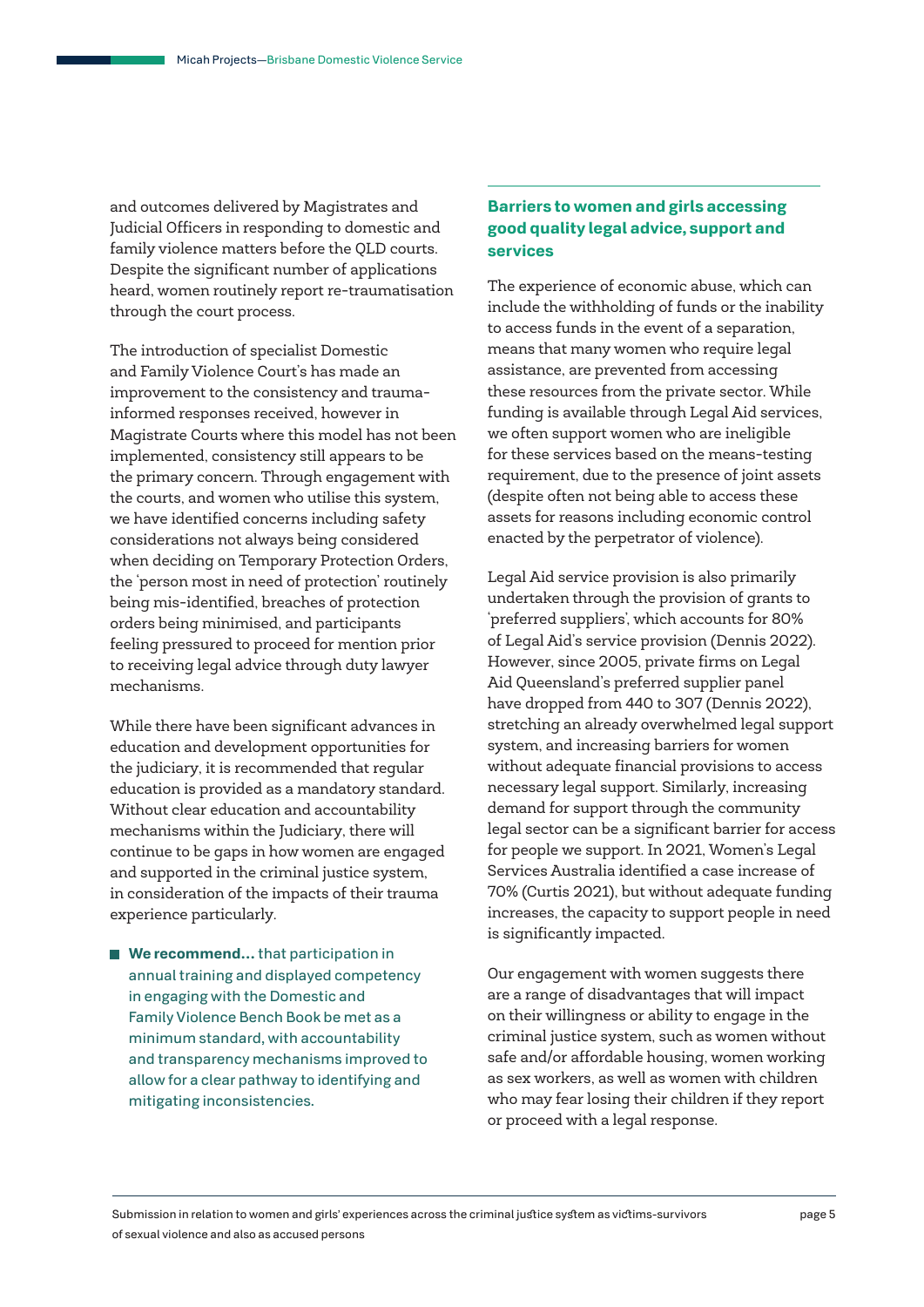$\blacksquare$  The system needs to be able to respectfully recognise and engage with women impacted by these, and other disadvantages, while also advocating for broader systemic responses supporting women and girls who have experienced violence and trauma such as appropriate, safe housing responses.

#### **Holding perpetrators to account**

The current justice system relies heavily on the victim-survivor to demonstrate the level of violence and trauma they have experienced. A power imbalance exists within the system, where women are required to present evidence before the male perpetrator and his family, which can be re-traumatising and intimidating. Improving court processes to support women's safety when providing evidence could improve the process and better support perpetrator accountability

- **We recommend** making well resourced, evidence based early intervention men's perpetrator intervention programs available. This is an important strategy to address men's choice to use violence and coercive control and to reduce violence toward women.
- We also recommend that men demonstrating lower-level risk behaviours and young men be referred to men's behaviour change programs via court proceedings. This sends a clear message that violence against women and children is not acceptable at any level. This needs to be in addition to other early intervention strategies to address perceptions of the use of violence and coercive control within the broader community.

## **Resourcing, investment and value for money, and enhancement of integrated responses**

To improve the experiences of women and girls accessing the criminal justice system as both victims and also as accused persons more flexible, accessible and longer-term support services are needed within Queensland

- **Improvements and investments**  recommended include:
	- » Longer-term funding agreements with support services with a minimum of 5-year contracts
	- » Flexible service agreements with services that enable workers to follow women and children through the criminal justice system journey. Ensuring that women and children are not continuous moving between services and retelling their traumatic stories to new workers.
	- » Providing more funding to integrated and preventative service models that have shown to help women and children navigate through their experiences of domestic and family violence, including women's advocate positions during incarceration periods, preventative services including trauma informed recovery programs (children and young person's program) and adolescent to parent violence preventative programs (ReNew).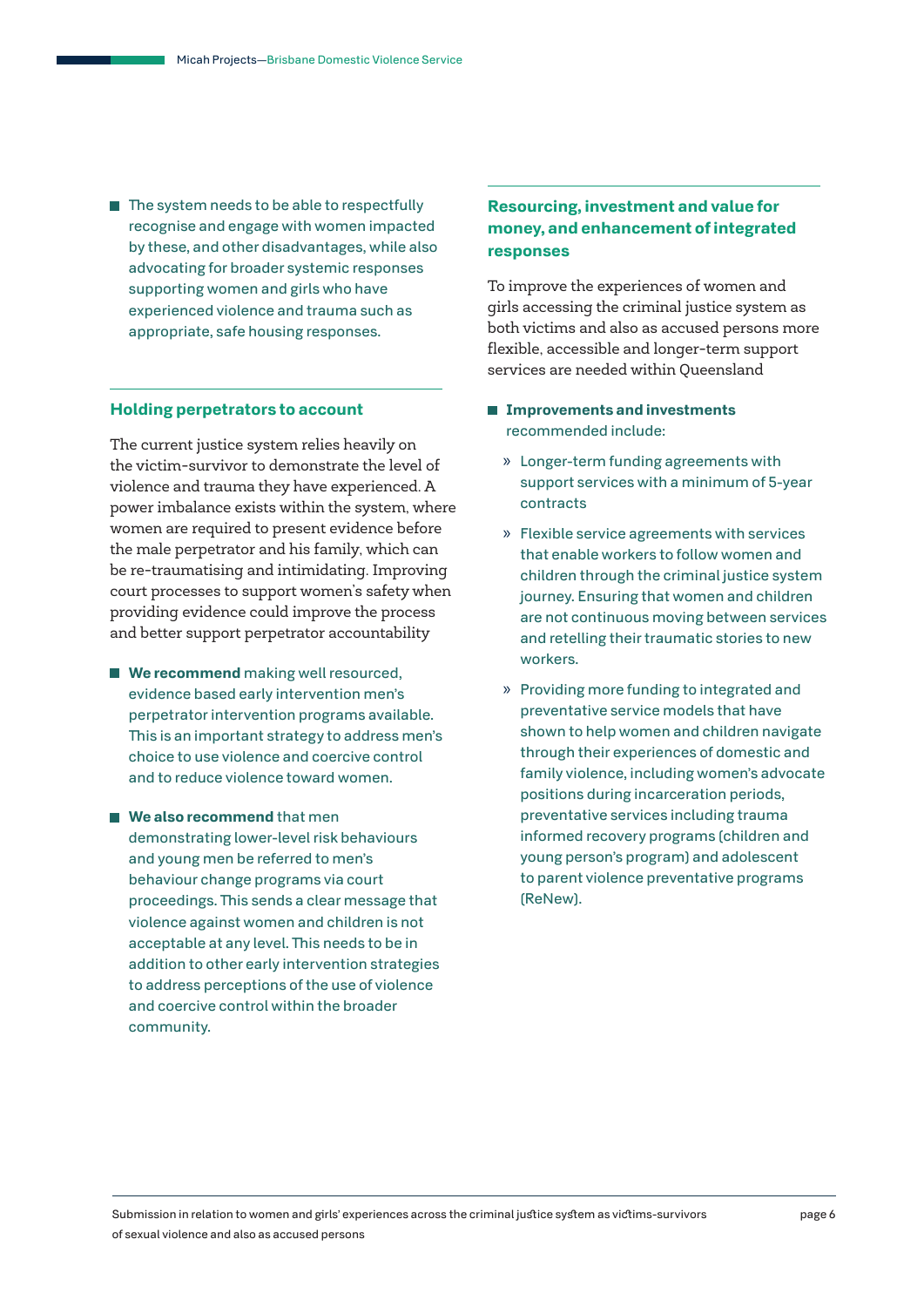# A Path Forward

# Appropriate governance and accountability mechanisms

In alignment with sector networks and colleagues, Micah projects supports and advocates for expanded investment in and support for primary prevention, with an evidence-based, whole of community approach. An increased focus on early intervention, alongside funded specialist services will provide significant long-term savings for government and positive community impacts by preventing violence from occurring in the first place.

It is also recommended that an independent, culturally safe organisation be introduced to provide regular safety audits to all agencies and levels of the criminal justice system. This audit will have a strong focus on reviewing agencies to ensure that a minimum standard of culturally safe, DV-informed, and trauma-informed practice is being carried out by every arm of the criminal justice system. The audit should include QPS, Judicial Officers/courts staff, Magistrates & Judicial Registrars and District & Supreme Court Judges. By holding these elements of the criminal justice system to account through independent body it will promote greater safety for women and children.

### Protecting and promoting human rights

Promoting and protecting the human rights of women and children who are victims and potentially accused persons within the criminal justice system is considered crucial at every stage of the criminal justice process and by every person who works within the system. The stories from women and children's negative responses from the criminal justice system due to their cultural background, employment, disability, socioeconomic status, gender and age are symptoms of a wider cultural narrative prevalent throughout systemic responses. The best way to address this cultural systemic issue is through widespread systemic and cultural change. Promoting safety for individuals within this system begins with ensuring that every element of the system has the capacity and the ability through formal and informal mechanisms to listen, hear and respond to women and children. This is a minimum standard for providing a safe environment that promotes the human rights of the individuals within that system. It is important that an independent body regularly reviews and holds the different elements of the criminal justice system to account. Only once this has been achieved is it possible to continue to provide a structure in which workers within that system are mandated to complete the necessary training to ensure safety for women and children. These core training competencies include trauma-informed training, Domestic and family violence training and cultural safety training.